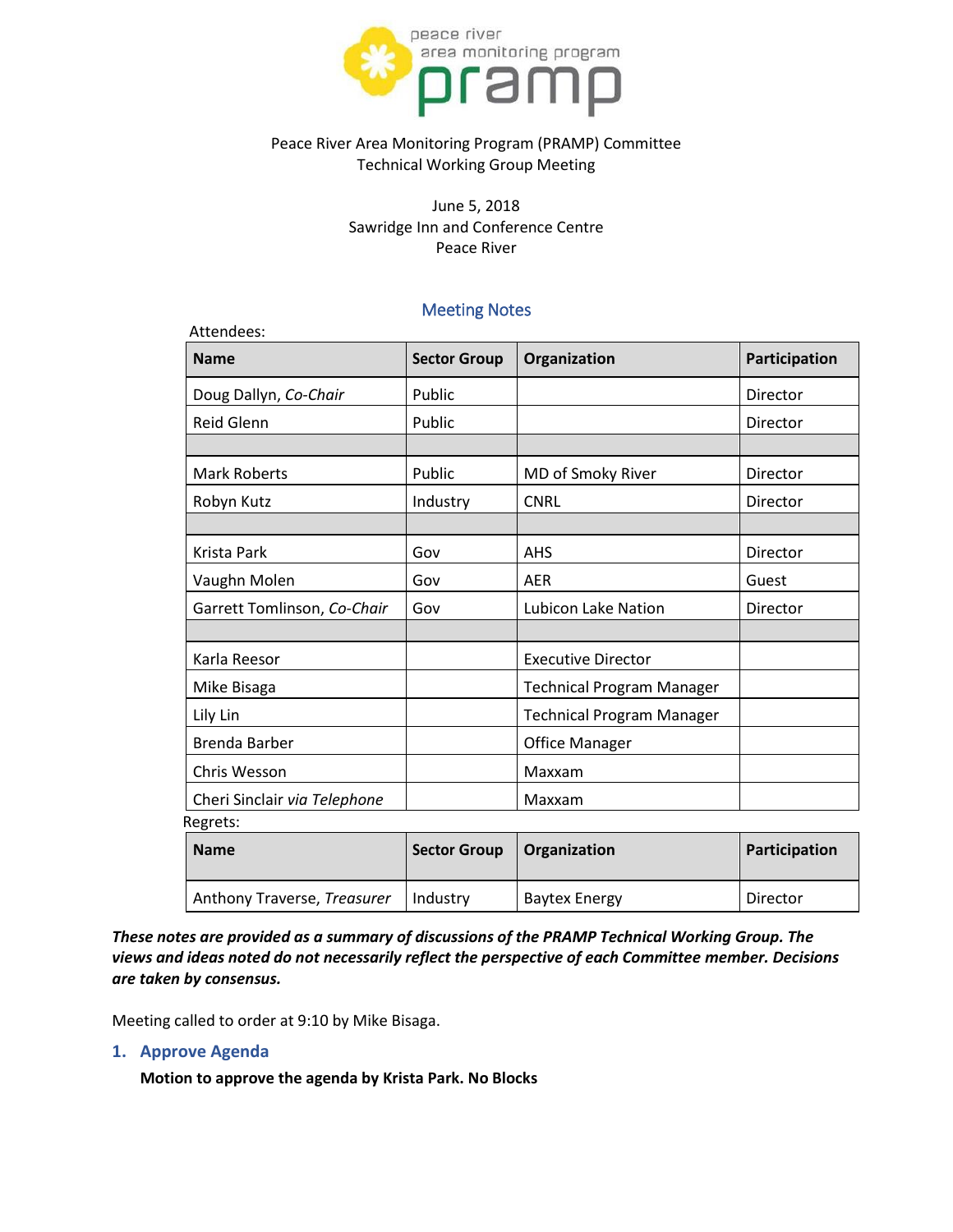Page 2 of 5 PRAMP TWG Meeting date: June 5, 2018

# **2. Approval of Minutes**

#### *Minutes were provided prior to the meeting.*

#### **Motion to approve the minutes by Doug Dallyn. No Blocks**

#### **3. Action Items**

**GOA logos to signs** – signage has been revised and presented to the TWG. Small changes suggested to the sign: add the name of the station, colour the canola flower in the the PRAMP logo, remove the "Click or Call to" wording. Mike will have revised. **Phone Number** – has been set up and is on our website and will be included on the signs.

**Canister Trigger** – looking for a trigger based on methane, have been trying to determine a trigger based on our own data.

- Looked at summary stats for methane, quite low, considered a background measurement.
- There is no correlation between methane and non-methane hydro-carbons (NMHC).
- AER has identified some issues with the methane (processes and systems) that increase the probability of methane emissions.
- Possible to set a trigger on TRS (trace level analyzer); the lab can speciate the reduced sulfurs.
- Have not looked at the correlation between NMHC and Total Reduced Sulphurs (TRS);

**Action Item:** Mike and Lily will make a recommendation on a methane-based trigger for the canister program. The same trigger will be set at all the stations.

**Action Item:** Mike and Lily will review the relationship between TRS and NHMC concentrations and report back to the TWG at the next meeting.

**Action Item:** Mike and Lily will research the additional cost to continuously monitor VOCs. **Motion to have Mike and Lily identify multiple triggers for methane and NMHC by Doug Dallyn. Carried.**

S02 is not of much interest to the public, it is of interest to AER. TRS values are very low. A lot of other airsheds report TRS as H2S. If values went up, we would investigate.

# **4. Administration**

- AEP Contract We have received our contract extension to the end of June; have not received the 2018/19 contract yet, but we hope to have it before the beginning of July.
- Lily and Mike went to WBEA (Wood Buffalo) for an information session. The summary is on the members' portal.
- Efficiency and effectiveness of being able to share resources with other airsheds.
- Karla and CNRL are working on a contract to move the PRC station to PRAMP.

# **5. Canister Sampling Program**

- There was a training session yesterday with the individuals who collect the canisters. The Chain of Custody Protocol was provided prior to the meeting.
- We will be getting one person (contract) to change the canisters and to look after the passive network.

# **6. Continuous Monitoring Program**

*The dashboard for April and May 2018 were provided prior to the meeting.*

• Chris Wesson from Maxxam reviewed the dashboard information as posted.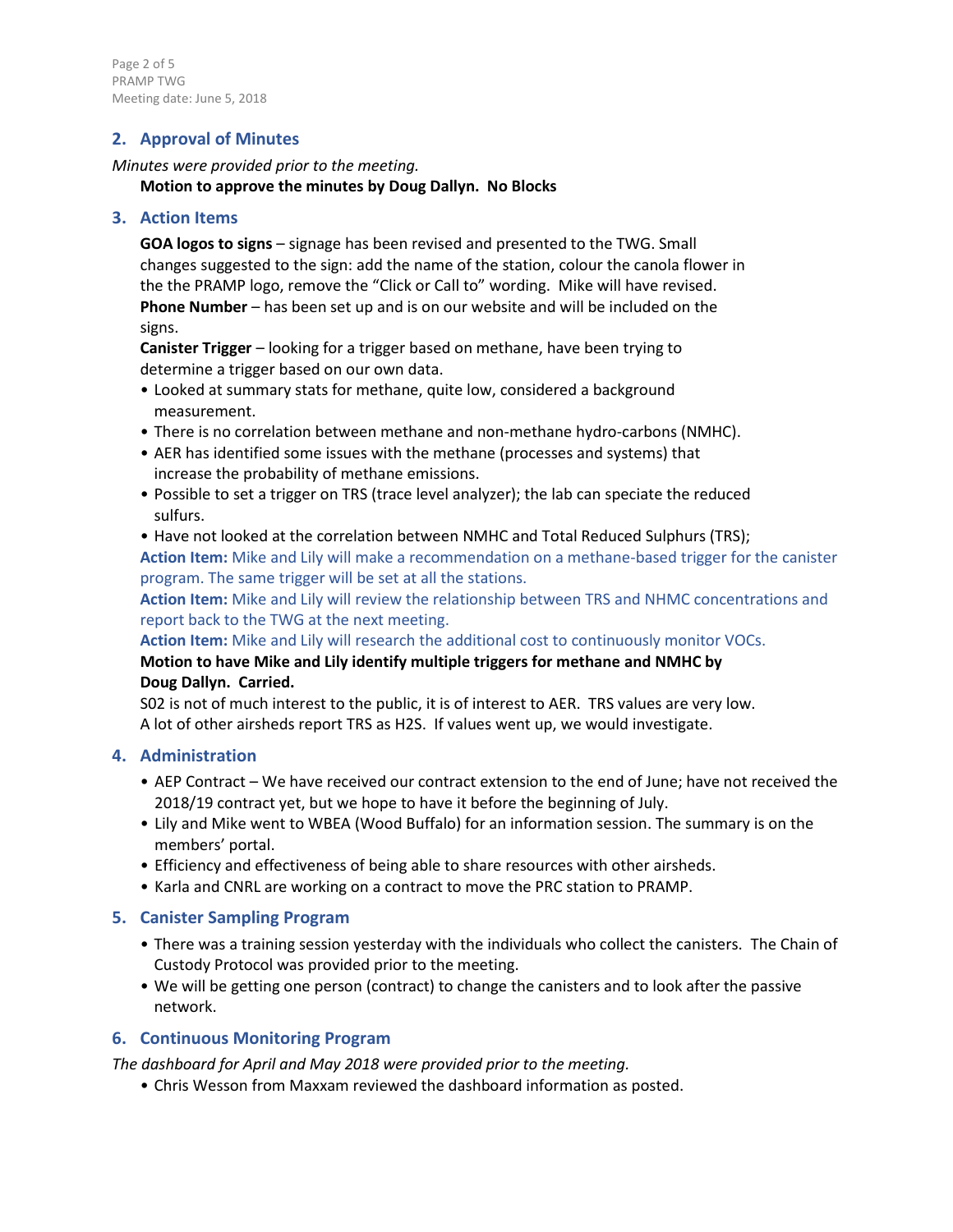- In June, the 842 station will not meet 90% uptime for methane/non-methane due to an analyzer failure.
- Maxxam produces the dashboard with raw data to meet our meeting requirement of the  $15<sup>th</sup>$  of the month. Dashboard reports are tools for interpreting data; this data is corrected to align with the monthly reports.

**Action Item:** Maxxam will put a disclaimer that the instantaneous hourly max data is raw on the dashboards going forward.

#### **7. Data Acquisition**

• 842 and 986 station enclosures are tentatively scheduled to be replaced in July 2018. Throughout the network, dataloggers, will also be upgraded. These changes will not impact the dashboard.

*A draft Portable Station Locating Procedure was provided prior to the meeting.*

- This document is based on what other airsheds use to prioritize the portable deployment. **Action Item:** The TWG will review prior to the September meeting.
- Mike and Lily have updated the methane concentrations at 986 around cattle near the site.
- AER has indicated they are sending out investigators when there are elevated readings at 986.
- AER is concerned that the data is not accurate if it is measuring the methane from cattle; not from industry (if there is a higher reading for methane from industry at the same time, it cannot be determined what is industry and what is cows).
- There is a camera at the station to see what is around the station, Mike and Lily (or Doug) could be contacted to determine if the cause is cows.

# **8. Annual Report**

*The Table of Contents for the draft Annual Report was provided prior to the meeting.*

- Mike plans to have the draft of the Annual Report to the TWG before the end of June.
- Mike and Lily are working on a historical dashboard report to show the history of monitoring data and compare it to other variables including regional production, weather patterns, etc.
- In last year's annual report, historical monitoring data were included; the dashboard Mike is developing will stand alone from the AR as it has a different reporting objective; the historical dashboard will not be available for review until September.

#### **9. Passive Monitoring Program**

• No update to report.

# **10. Daily Zero/Span Checks**

*The presentation by Maxxam was provided prior to the meeting.*

- Chris Wesson provided information on Daily Zero/Span checks
- The checks are used as a guideline for what the analyzer is doing; they are done for quality control.
- The checks identify potential equipment failure and can use to determine a point of failure.

# **11. Roundtable**

Robyn Kutz – the AMD Chapter 9 changes will affect PRAMP. Changes will be on the monthly report format. Mike and Lily will work with Maxxam to make all necessary changes to meet AMD Chapter 9 requirements.

# **12. Next Meeting Date**

The next meeting date will be September 26, 2018 in Peace River.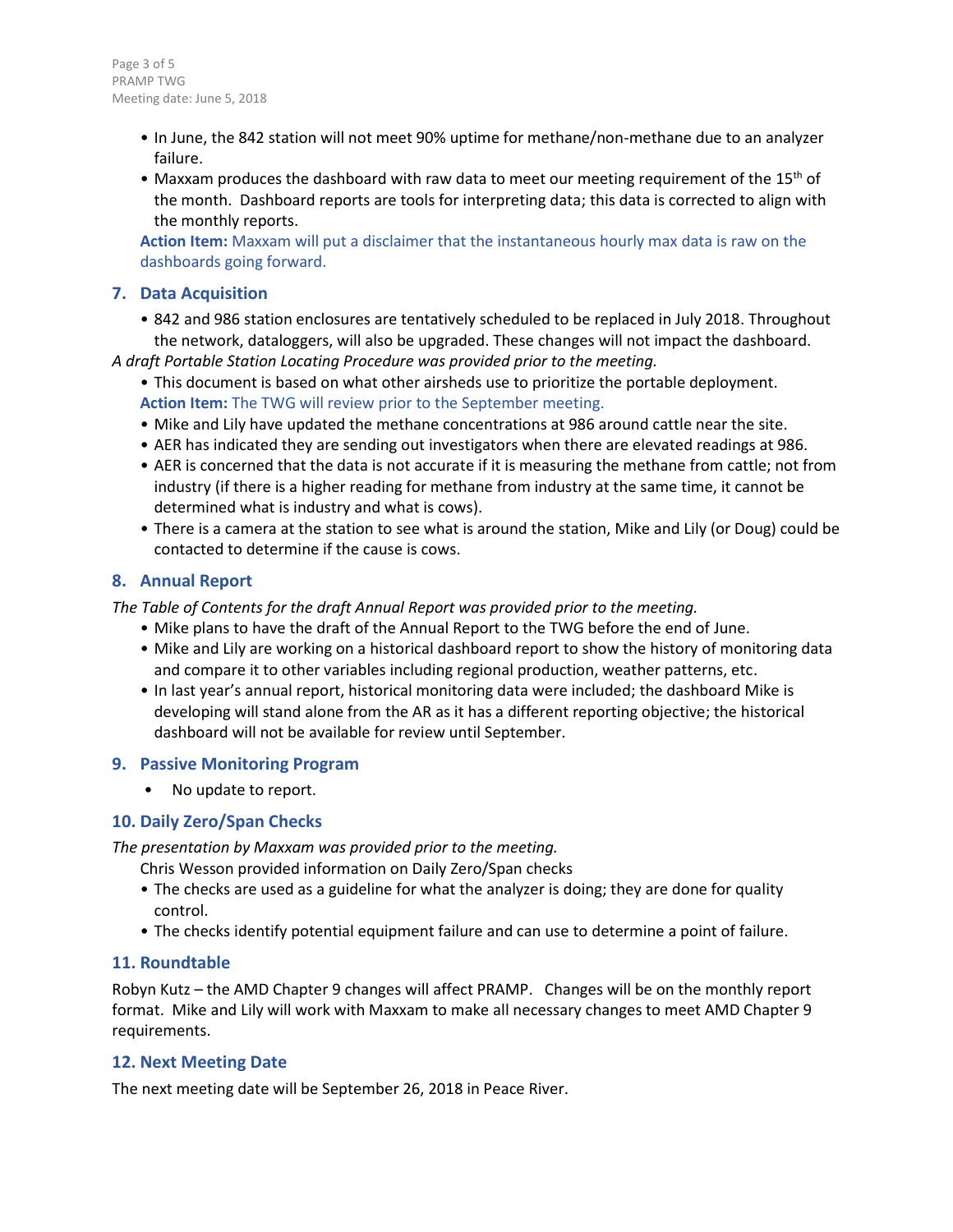# Meeting adjourned at 11:50 am by Garrett Tomlinson.

| <b>Action Item</b><br><b>Number</b> | <b>Action Item Description</b>                                                                                                                     | <b>Status</b> |
|-------------------------------------|----------------------------------------------------------------------------------------------------------------------------------------------------|---------------|
| <b>New Action Items</b>             |                                                                                                                                                    |               |
| 2018-06-01                          | Mike and Lily will make a recommendation on a methane-based trigger for the<br>canister program. The same trigger will be set at all the stations. | <b>NEW</b>    |
| 2018-06-02                          | Mike and Lily will review the relationship between TRS and NHMC concentrations<br>and report back to the TWG at the next meeting.                  | <b>NEW</b>    |
|                                     |                                                                                                                                                    |               |
| 2018-06-02                          | Mike and Lily will research the additional cost to continuously monitor VOCs                                                                       | <b>NEW</b>    |
| 2018-06-03                          | Maxxam will put a disclaimer that the data is raw on the dashboards going forward                                                                  | <b>NEW</b>    |
| 2018-06-04                          | The TWG will review the Portable Station Locating Procedure prior to the September<br>meeting                                                      | <b>NEW</b>    |
| <b>Completed Action Items</b>       |                                                                                                                                                    |               |
| 2018-03-01                          | Mike will talk to Bob Myrick about adding the government logo to the signs.                                                                        |               |
| 2018-03-02                          | Karla and Brenda will research a menu option phone number                                                                                          |               |
| 2018-03-03                          | Mike will review the history of data and based on conversations today will come back<br>with a recommendation.                                     |               |
| 2018-01-05                          | Mike will come back to the TWG with recommendations on reasonable trigger levels                                                                   |               |
| 2018-01-01                          | Maxxam will trigger the canisters that are set to expire as a test.                                                                                |               |
| 2018-01-02                          | Mike will resend the sensor drawings to Reid                                                                                                       |               |
| 2018-01-03                          | Mike will do research on signs and/or wraps for the stations                                                                                       |               |
| 2018-01-04                          | Mike will look into a second trigger on canisters related to hydro-carbons                                                                         |               |
| 2017-11-01                          | Mike will add the approval process to the TORs. Will send with the draft minutes for<br>approval.                                                  |               |
| 2017-11-02                          | Mike will make a recommendation to the Board on the procedures for the TWG<br>to report to the Board                                               |               |